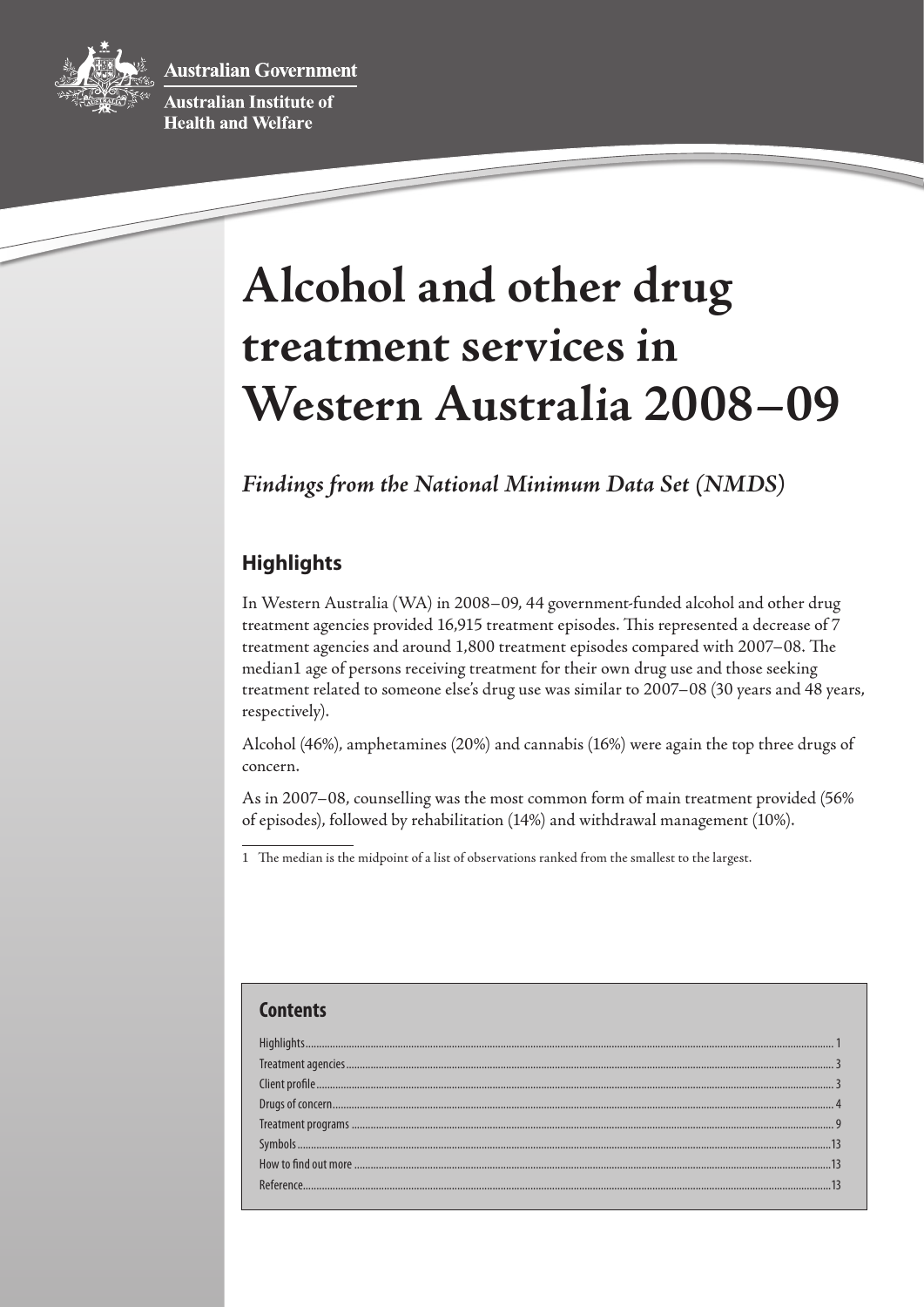# **About this bulletin**

This bulletin summarises the main findings from the 2008–09 Alcohol and Other Drug Treatment Services (AODTS) NMDS data for Western Australia. More detailed information about the 2008–09 collection and its findings can be found in the publication Alcohol and other drug treatment services in Australia 2008–09: report on the National Minimum Data Set (AIHW 2010). This report, together with further publications and interactive data, can be accessed online at <www.aihw.gov.au/drugs>.

#### **Scope of the AODTS–NMDS**

The agencies and clients that were in scope for the 2008–09 AODTS–NMDS collection were:

- all publicly funded (at state, territory and/or Australian Government level) government and non-government agencies that provide one or more specialist alcohol and/or other drug treatment services
- all clients who had completed one or more treatment episodes at an alcohol and other drug treatment service that was in scope during the period 1 July 2008 to 30 June 2009.

It is important to note that the AODTS–NMDS collection includes pharmacotherapy clients only when they receive both pharmacotherapy and another type of treatment (from the same treatment agency). Pharmacotherapy-only clients are reported under the National Opioid Pharmacotherapy Statistics Annual Data collection (NOPSAD).

For a complete list of clients and agencies excluded from the AODTS–NMDS, see Section 1.2 of the Alcohol and other drug treatment services in Australia 2008–09: report on the National Minimum Data Set (AIHW 2010).

#### **Collection count: closed treatment episodes**

The unit of measurement in this bulletin is the 'closed treatment episode'. A closed treatment episode refers to a period of contact, with defined start and end dates, between a client and a treatment agency. It is possible that more than one treatment episode may be in progress for a client at any one time; therefore the number of closed treatment episodes captured in the AODTS–NMDS does not equate to the total number of persons in Australia receiving treatment for alcohol and other drugs.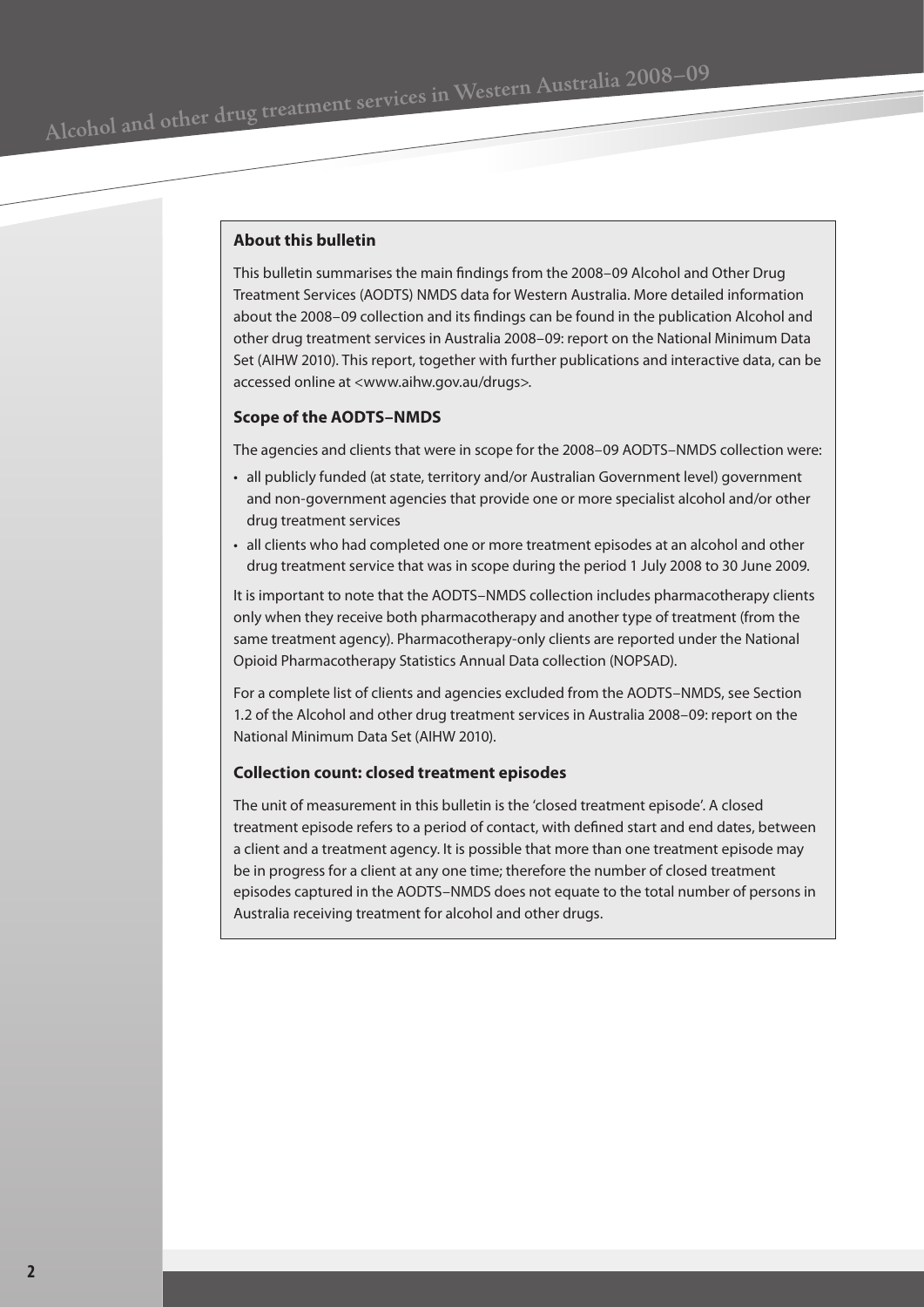# <span id="page-2-0"></span>**Treatment agencies**

Throughout Australia, a total of 653 government-funded alcohol and other drug treatment agencies supplied data for 2008–09. Of these agencies, 44 were located in Western Australia, of which 39 were non-government agencies.

Treatment agencies in the state were most likely to be located in *Major cities* (75%).

# **Client profile**

In Western Australia, there were 16,915 closed treatment episodes provided by alcohol and other drug treatment services and reported in the 2008–09 AODTS–NMDS collection. The vast majority (92%) of closed treatment episodes in the state involved clients seeking treatment for their own drug use. The remaining 8% involved clients seeking treatment in relation to another person's alcohol or other drug use.

# **Age and sex**

The overall proportions of male and female clients in Western Australia (63% and 37%, respectively) differed slightly from the national proportions (67% and 33%, respectively). Of those treatment episodes reported for someone else's drug use in the state, females accounted for the majority of clients (74%).

In Western Australia, the median age of persons receiving treatment for their own drug use was 30 years. Of people seeking treatment in relation to someone else's drug use, the median age was 48 years.

Around 30% of all closed treatment episodes in Western Australia were for clients aged 20–29 years, and more than one-quarter (28%) were for clients aged 30–39 years.

# **Special population groups**

The proportion of closed treatment episodes involving clients who identified as Aboriginal and Torres Strait Islander people was higher in Western Australia than nationally (20% and 12%, respectively). Treatment statistics for Indigenous people need to be interpreted with caution due to the fact that the majority of Australian Governmentfunded Aboriginal and Torres Strait Islander substance use specific services or primary health care services are not included in the AODTS–NMDS collection. Furthermore, Indigenous status was not stated in 1% of episodes in the state.

The majority (83%) of closed treatment episodes in the state were for clients born in Australia and 99% of treatment episodes were for clients whose preferred language was English.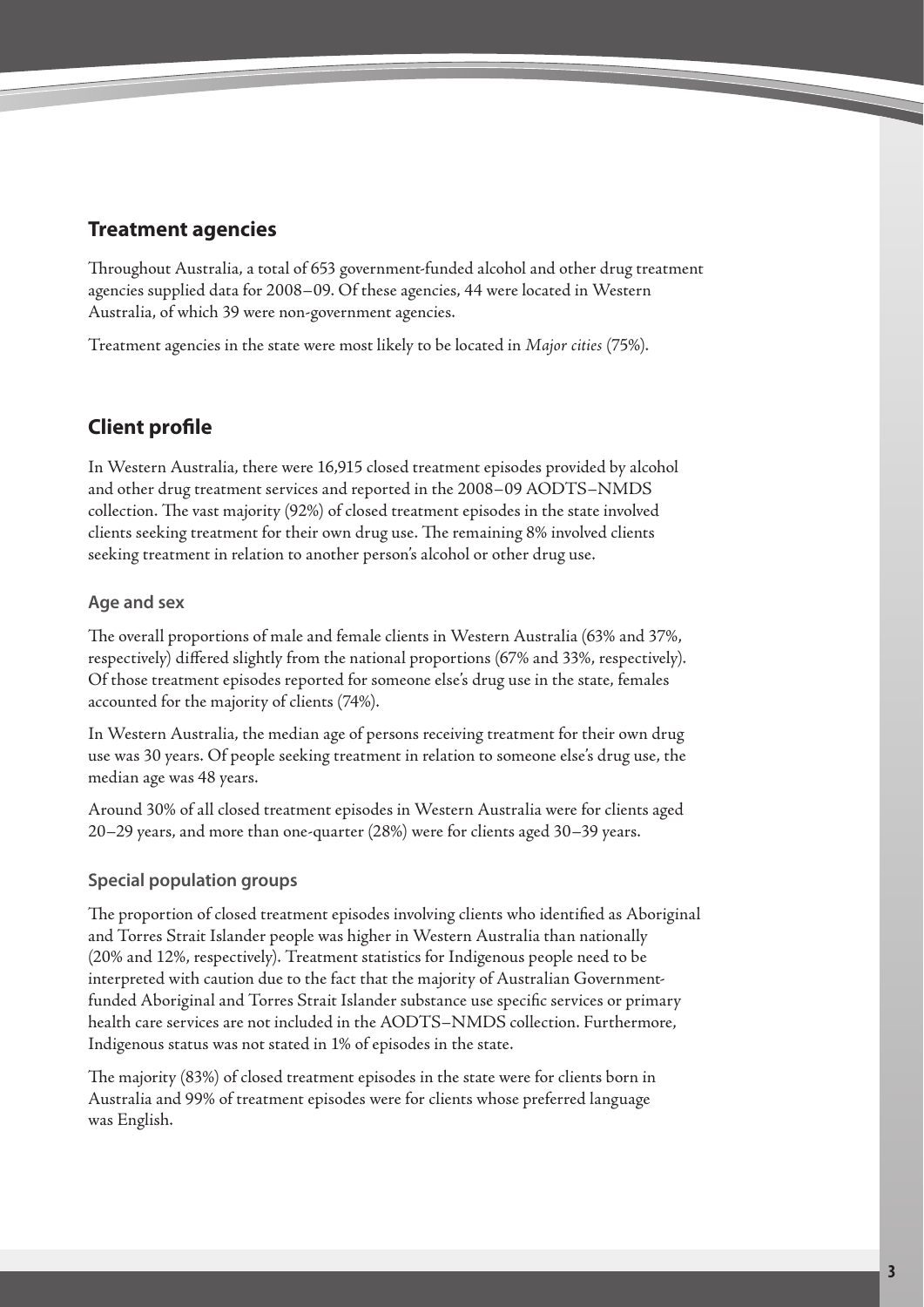# <span id="page-3-0"></span>**Drugs of concern**

This section reports only on the 15,570 closed treatment episodes where clients were seeking treatment for their own alcohol or other drug use in Western Australia.

## **Principal drug of concern**

The principal drug of concern refers to the main substance that the client states led them to seek treatment from the alcohol and other drug treatment agency. In Western Australia in 2008–09, alcohol was the most common principal drug of concern (46%), followed by amphetamines (20%) and cannabis (16%) (Table 1). Nationally, alcohol was the most common principal drug of concern (46% of treatment episodes), followed by cannabis (23%), opioids (15%, with heroin accounting for 10%) and amphetamines (9%).

The proportion of treatment episodes related to alcohol in the state increased between 2006–07 and 2008–09 (from 40 to 46%), and is now the same as the national average (46%). Amphetamine-related episodes have decreased in 2008–09 to 20% from 26% during 2006–07 and 2007–08. This is still substantially higher than the national average of 9%. Western Australia had a smaller proportion of episodes for cannabis (16%) than was reported nationally (23%).

| <b>Principal drug</b>          | Western Australia |             |             |             |             |             |             |             | <b>Total (Australia)</b><br>$2008 - 09$ |                      |
|--------------------------------|-------------------|-------------|-------------|-------------|-------------|-------------|-------------|-------------|-----------------------------------------|----------------------|
| of concern                     | $2001 - 02$       | $2002 - 03$ | $2003 - 04$ | $2004 - 05$ | $2005 - 06$ | $2006 - 07$ | $2007 - 08$ | $2008 - 09$ | Per cent                                | <b>Number</b>        |
| Alcohol                        | 33.6              | 32.7        | 32.6        | 32.5        | 36.5        | 39.9        | 40.6        | 45.5        | 45.8                                    | 63,272               |
| Amphetamines                   | 26.0              | 26.2        | 25.6        | 26.3        | 24.6        | 25.9        | 25.6        | 19.8        | 9.2                                     | 12,739               |
| <b>Benzodiazepines</b>         | 1.5               | 1.5         | 1.5         | 1.3         | 1.2         | 1.0         | 1.2         | 0.8         | 1.5                                     | 2,080                |
| Cannabis                       | 21.8              | 24.5        | 22.0        | 19.1        | 18.8        | 15.7        | 14.2        | 15.9        | 22.5                                    | 31,100               |
| Cocaine                        | 0.1               | 0.1         | 0.2         | 0.1         | 0.2         | 0.2         | 0.2         | 0.2         | 0.3                                     | 479                  |
| Ecstasy                        | 0.2               | 0.2         | 0.4         | 0.3         | 0.3         | 0.4         | 0.6         | 0.7         | 1.0                                     | 1,397                |
| Nicotine                       | 0.7               | 0.8         | 0.4         | 0.5         | 0.5         | 0.4         | 0.8         | 0.7         | 1.8                                     | 2,461                |
| <b>Opioids</b>                 |                   |             |             |             |             |             |             |             |                                         |                      |
| Heroin                         | 8.9               | 8.6         | 9.9         | 12.0        | 10.2        | 7.9         | 8.3         | 8.5         | 10.3                                    | 14,222               |
| Methadone                      | 0.9               | 0.6         | 1.6         | 2.3         | 2.1         | 2.1         | 2.3         | 2.1         | 1.5                                     | 2,136                |
| Morphine                       |                   |             |             | 0.1         | 0.2         | 0.1         | 0.1         | 0.2         | 1.4                                     | 1,877                |
| Total opioids <sup>(b)</sup>   | 9.8               | 9.3         | 11.7        | 14.7        | 12.9        | 10.4        | 11          | 11.4        | 15.1                                    | 20,890               |
| All other drugs <sup>(c)</sup> | 4.9               | 4.1         | 5.3         | 5.1         | 5.0         | 5.9         | 6.1         | 5.1         | 2.6                                     | 3,609                |
| Not stated                     | 1.5               | 0.6         | 0.4         |             |             |             |             |             |                                         |                      |
| Total (per cent)               | 100.0             | 100.0       | 100.0       | 100.0       | 100.0       | 100.0       | 100.0       | 100.0       | 100.0                                   | $\ddot{\phantom{0}}$ |
| Total (number)                 | 13,303            | 12,142      | 12,479      | 14,235      | 14,251      | 16,110      | 17,014      | 15,570      | $\ddot{\phantom{0}}$                    | 138,027              |

#### **Table 1: Principal drug of concern(a), Western Australia and Australia, 2001–02 to 2008–09 (per cent)**

(a) Excludes treatment episodes for clients seeking treatment for the drug use of others.

(b) 'Total opioids' includes the balance of opioids according to the Australian Standard Classification of Drugs of Concern (ASCDC).

(c) Includes balance of principal drugs of concern coded according to the ASCDC.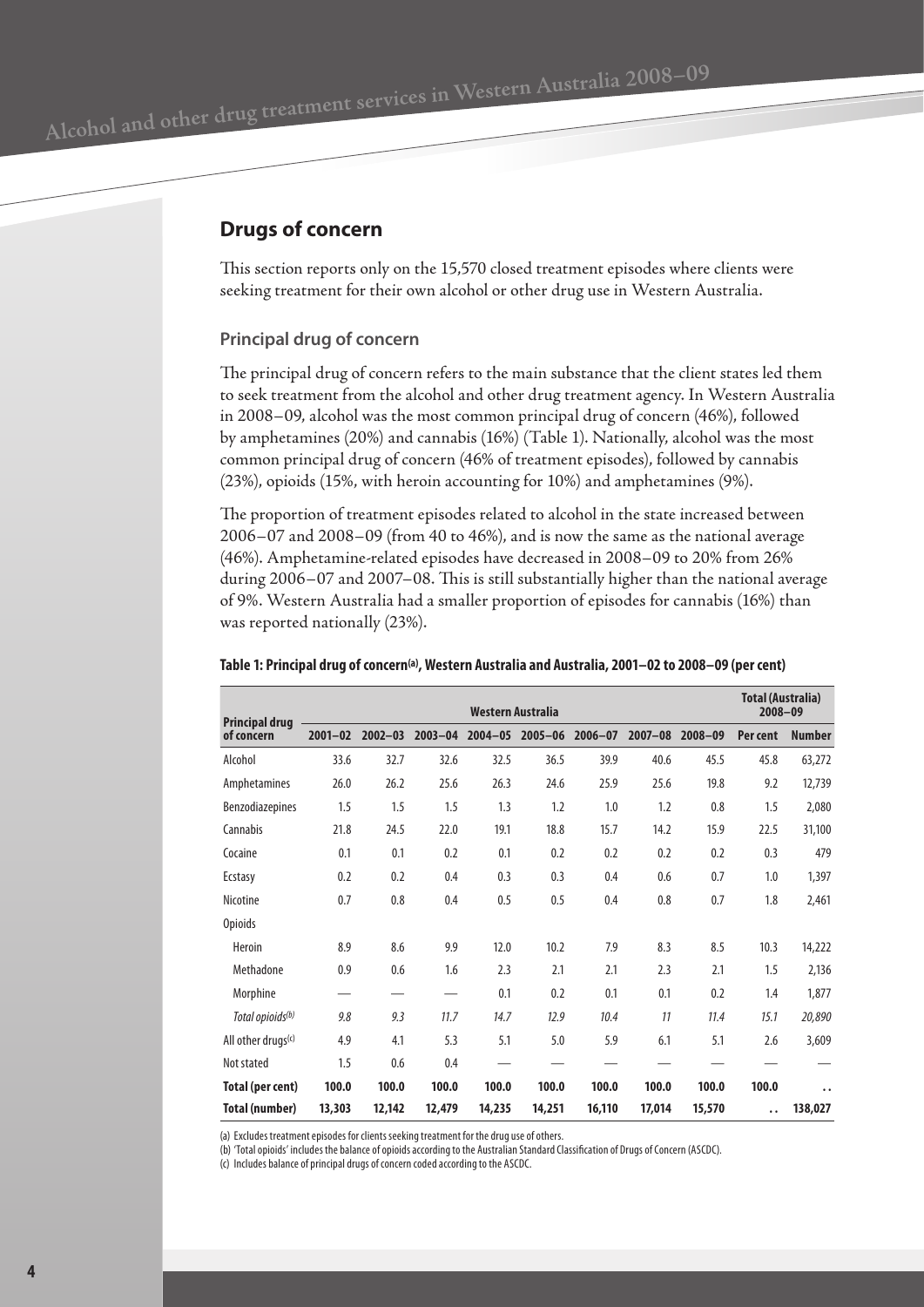# **Age and sex**

Across every age group in Western Australia in 2008–09, the most common principal drug of concern was alcohol. Alcohol was more likely to be the principal drug of concern for those aged 10–19 years (47%) than for those in the 20–29 year and 30–39 year age groups (36% and 40%, respectively). The largest proportion of clients with alcohol as their principal drug of concern was in the 60 years and over age group (89%).

The second most common principal drug of concern varied between age groups. For clients aged 10–19 years, cannabis was the next most common principal drug of concern (36%), whereas for clients aged 20–29 years and 30–39 years, amphetamines were the next most common principal drug of concern (27% and 26%, respectively).

# **Special population groups**

In 2008–09, treatment episodes involving clients who identified as Aboriginal and Torres Strait Islander people in Western Australia were most likely to involve alcohol as the principal drug of concern (57%), followed by cannabis (19%) and amphetamines (14%).

# **All drugs of concern**

All drugs of concern refers to all drugs reported by clients, including the principal drug of concern and all other drugs of concern (up to five). Over half (52% or 8,074) of all treatment episodes in Western Australia involved at least one other drug of concern (in addition to the principal drug of concern). From these episodes, 14,965 instances of 'other drugs of concern' were recorded.

A breakdown of all drugs of concern by drug type is presented in Figure 1. For example, nicotine was reported as the principal drug of concern in less than 1% of episodes, but was reported as a drug of concern (either principal or other) in 16% of treatment episodes.



**Figure 1: Principal drug of concern and all drugs of concern, Western Australia, 2008–09.**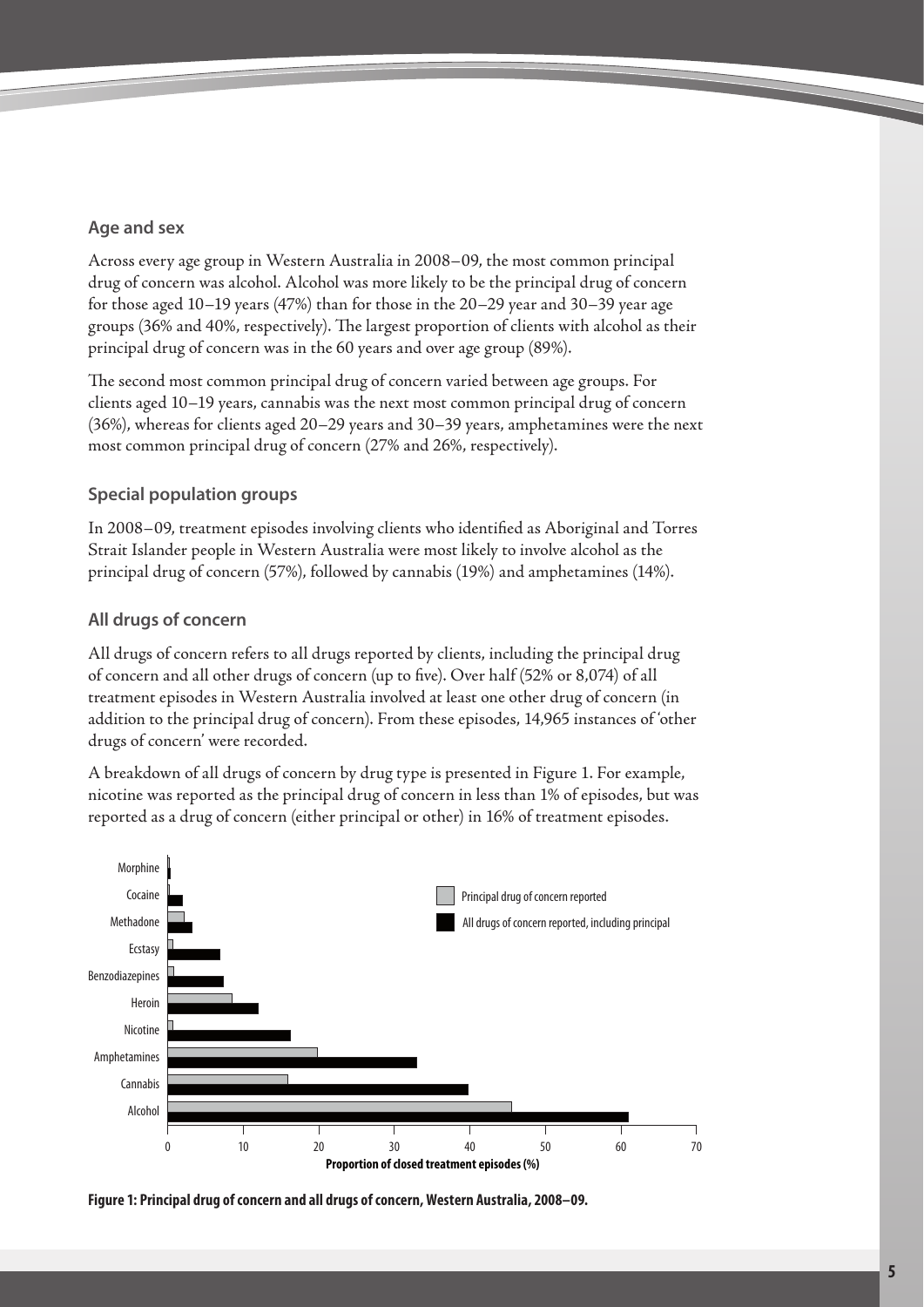# **Alcohol**

In Western Australia, alcohol was the most common principal drug of concern for which treatment was sought, accounting for 46% of closed treatment episodes in 2008–09. When all drugs of concern are considered (that is, the principal drug of concern and all other drugs of concern nominated by the client), 61% of episodes included alcohol.

Of the 7,088 episodes where alcohol was the principal drug of concern in 2008–09, the client, drug and treatment profiles were as follows:

#### *Client profile*

- The majority (68%) of episodes were for male clients.
- The median age of clients receiving treatment was 33 years (males 32 years; females 36 years).
- Around one quarter (26%) of episodes involved clients who identified as Aboriginal and Torres Strait Islander people.
- Self-referral was the most common source of referral (33% of episodes), followed by referrals from alcohol and other drug treatment services (17%).

#### *Drug profile*

- 44% of episodes included at least one other drug of concern. From these episodes, 5,182 instances of other drugs of concern were recorded—36% were for cannabis, 22% for nicotine and 17% for amphetamines.
- The majority (69%) of episodes involved clients who reported never having injected drugs. Another 7% of episodes involved clients who reported as currently injecting, while 16% involved clients who reported they had injected drugs in the past.

#### *Treatment profile*

- Counselling was the most common main treatment type received (58% of episodes), followed by rehabilitation (17%) and withdrawal management (10%).
- Treatment was most likely to take place in a non-residential treatment facility (74% of episodes), followed by a residential treatment facility (12%).
- The median number of days for a treatment episode was 19*.*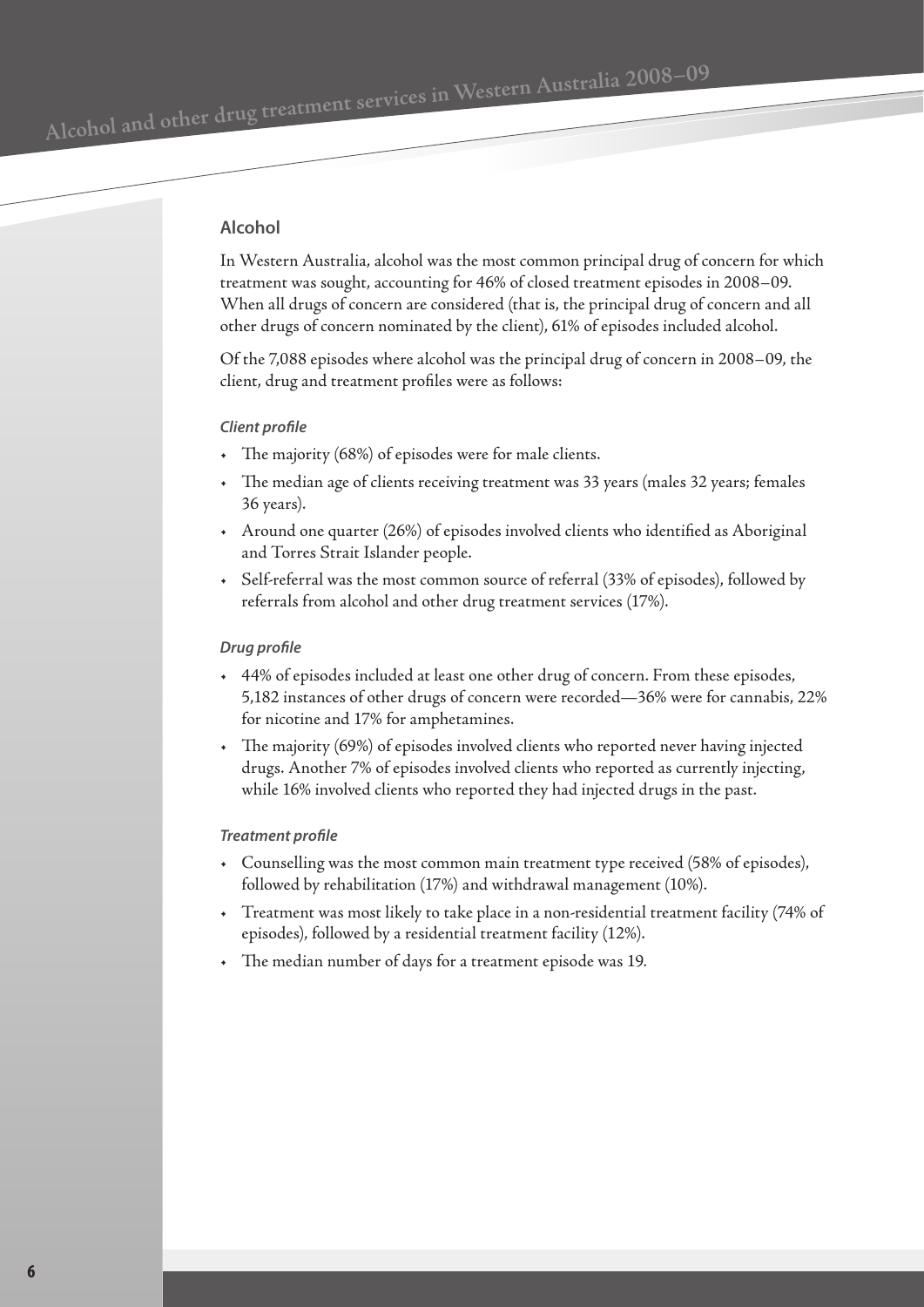# **Amphetamines**

In Western Australia, amphetamines were the second most common principal drug of concern for which treatment was sought, accounting for 20% of closed treatment episodes in 2008–09. Amphetamines were reported in 33% of all episodes (as either the principal or other drug of concern).

Of the 3,076 episodes where amphetamines were the principal drug of concern in 2008–09, the client, drug and treatment profiles were as follows:

## *Client profile*

- The majority (64%) episodes were for male clients.
- The median age of clients receiving treatment was 29 years (males 30 years; females 29 years).
- 15% of episodes involved clients who identified as Aboriginal and Torres Strait Islander people.
- Self-referral was the most common source of referral (39% of episodes), followed by referrals from court diversion (14%).

## *Drug profile*

- Injecting was the most common usual method of use (72%), followed by smoking (17%) and ingestion (8%).
- 61% included at least one other drug of concern. From these episodes, 3,886 instances of other drugs of concern were recorded—31% were for cannabis and 24% for alcohol.
- The majority (52%) of episodes involved clients who reported as currently injecting, while 28% involved clients who reported they had injected drugs in the past (15% between 3 and 12 months ago and 13% for 12 or more months ago). The remaining 17% of episodes involved clients who reported never having injected drugs.

#### *Treatment profile*

- Counselling was the most common main treatment type received (57% of episodes), followed by rehabilitation (21%).
- Treatment was most likely to take place in a non-residential treatment facility (68% of episodes), followed by 'other' settings (13%).
- The median number of days for a treatment episode was 29.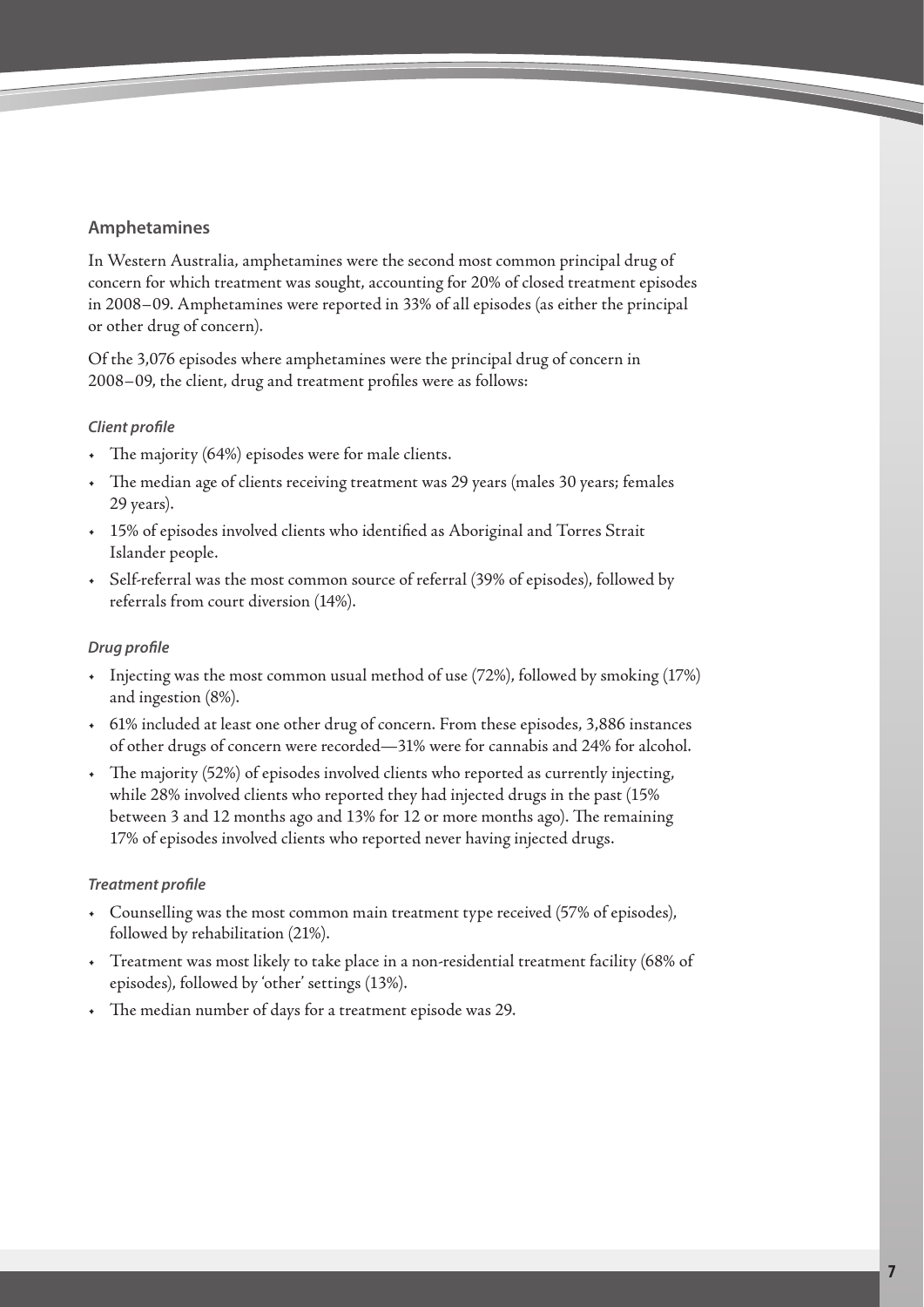#### **Cannabis**

In Western Australia, cannabis was the third most common principal drug of concern for which treatment was sought, accounting for 16% of closed treatment episodes in 2008–09.

When all drugs of concern are considered (including the principal drug of concern and all other drugs of concern nominated by the client), 40% of episodes included cannabis.

Of the 2,477 episodes where cannabis was the principal drug of concern in 2008–09, the client, drug and treatment profiles were as follows:

#### *Client profile*

- The majority (71%) of episodes were for male clients.
- The median age of clients receiving treatment was 23 years (males 22 years; females 25 years).
- 25% of episodes involved clients who identified as Aboriginal and Torres Strait Islander people.
- Self-referral was the most common source of referral (26% of episodes), followed by referrals from court diversion programs (23%).

#### *Drug profile*

- Smoking was the most common usual method of use (97% of episodes).
- 60% included at least one other drug of concern. Alcohol constituted 39%, amphetamines 20% and nicotine 19% of other drugs of concern.
- The majority (59%) of episodes involved clients who reported never having injected drugs. Another 10% of episodes involved clients who reported as currently injecting, while 18% involved clients who reported they had injected drugs in the past.

#### *Treatment profile*

- Counselling was the most common main treatment type received (64% of episodes), followed by rehabilitation (10%). Withdrawal management and information and education only both accounted for 7% of episodes.
- Treatment was most likely to take place in a non-residential treatment facility (78% of episodes).
- The median number of days for a treatment episode was 22.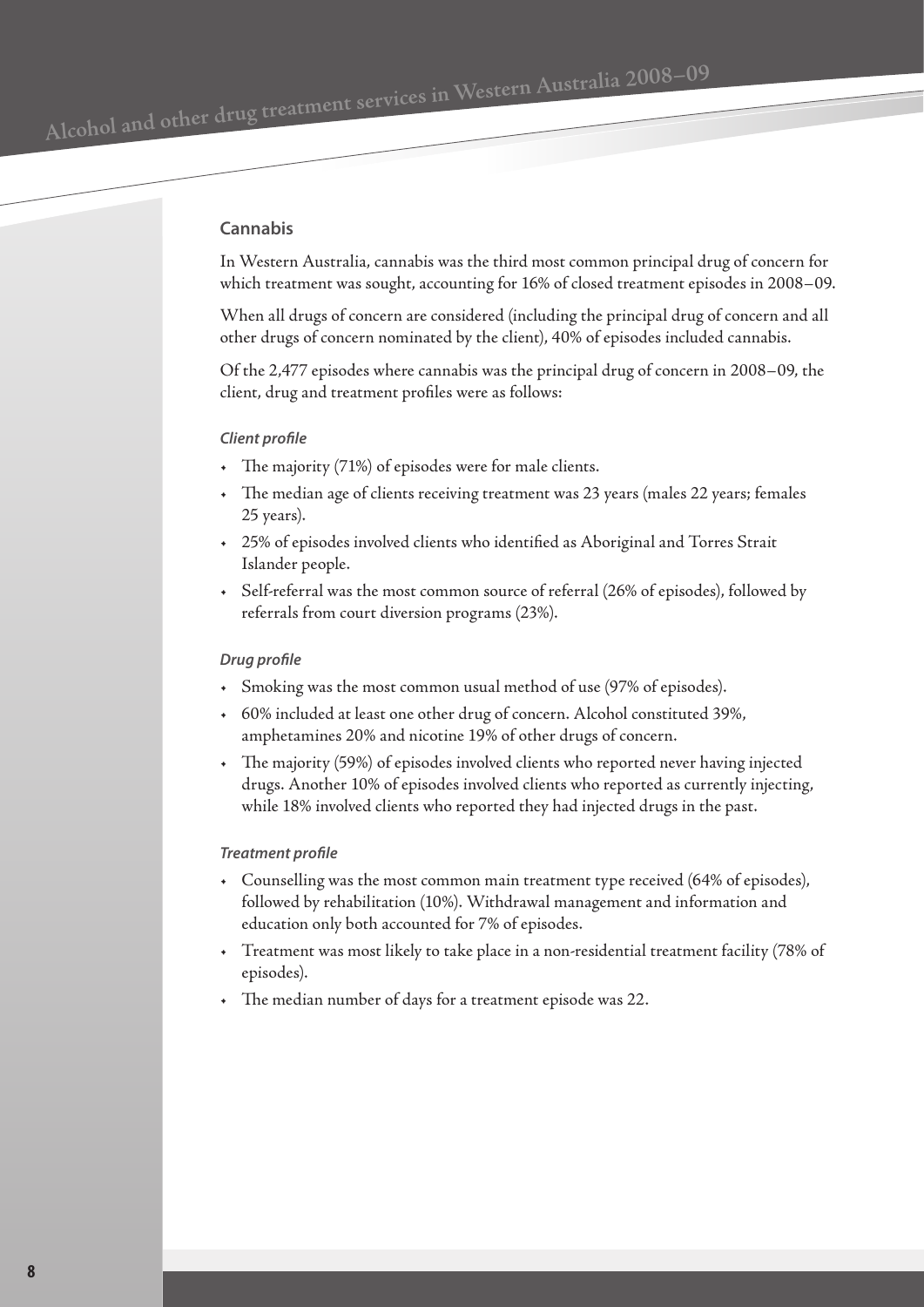# <span id="page-8-0"></span>**Treatment programs**

The main treatment type is the principal activity, as judged by the treatment provider, which is necessary for completing the treatment plan for the principal drug of concern. Data presented in this section relate to clients seeking treatment for their own or someone else's alcohol or other drug use, except for the sub-sections relating to principal drug of concern and treatment programs (which only include episodes for people seeking treatment for themselves).

Of all closed treatment episodes in Western Australia, counselling was the most common form of main treatment provided (56% of episodes), followed by rehabilitation (14%) and withdrawal management (10%) (Table 2). The treatment types provided in the state have remained relatively stable over time.

Western Australia provided more counselling and rehabilitation as a proportion of all treatments than was provided nationally in 2008–09. On the other hand, the state provided proportionately less withdrawal management, support and case management only, information and education only, and assessment only.

| <b>Main treatment</b>                        | Western Australia |             |             |             |             |             |             |             | <b>Total (Australia)</b><br>$2008 - 09$ |                   |
|----------------------------------------------|-------------------|-------------|-------------|-------------|-------------|-------------|-------------|-------------|-----------------------------------------|-------------------|
| type                                         | $2001 - 02$       | $2002 - 03$ | $2003 - 04$ | $2004 - 05$ | $2005 - 06$ | $2006 - 07$ | $2007 - 08$ | $2008 - 09$ | Per cent                                | <b>Number</b>     |
| Withdrawal<br>management<br>(detoxification) | 11.8              | 9.7         | 6.6         | 9.1         | 9.4         | 8.2         | 10.6        | 10.2        | 16.4                                    | 23,599            |
| Counselling                                  | 61.4              | 58.0        | 50.2        | 54.8        | 57.1        | 54.0        | 54.6        | 56.4        | 37.4                                    | 53,787            |
| Rehabilitation                               | 8.5               | 6.1         | 16.4        | 12.2        | 14.1        | 15.0        | 14.6        | 13.8        | 6.7                                     | 9,667             |
| Support and case<br>management only          | 0.3               | 0.7         | 1.1         | 2.8         | 1.4         | 2.3         | 3.0         | 3.1         | 8.9                                     | 12,740            |
| Information and<br>education only            | 6.6               | 13.8        | 9.7         | 6.8         | 5.8         | 4.3         | 2.7         | 3.6         | 9.2                                     | 13,283            |
| Assessment only                              | 6.5               | 9.5         | 9.8         | 7.4         | 5.2         | 10.4        | 10.3        | 7.6         | 14.7                                    | 21,172            |
| Other <sup>(a)</sup>                         | 4.9               | 2.1         | 6.1         | 6.8         | 6.9         | 5.7         | 4.4         | 5.3         | 6.6                                     | 9,424             |
| Total (per cent)                             | 100.0             | 100.0       | 100.0       | 100.0       | 100.0       | 100.0       | 100.0       | 100.0       | 100.0                                   | $\bullet \bullet$ |
| Total (number)                               | 15,232            | 14,122      | 14,256      | 16,092      | 16,342      | 17,802      | 18,705      | 16,915      |                                         | 143,672           |

#### **Table 2: Main treatment type, Western Australia and Australia, 2001–02 to 2008–09 (per cent)**

(a) 'Other' includes treatment episodes where the main treatment type was reported as pharmacotherapy.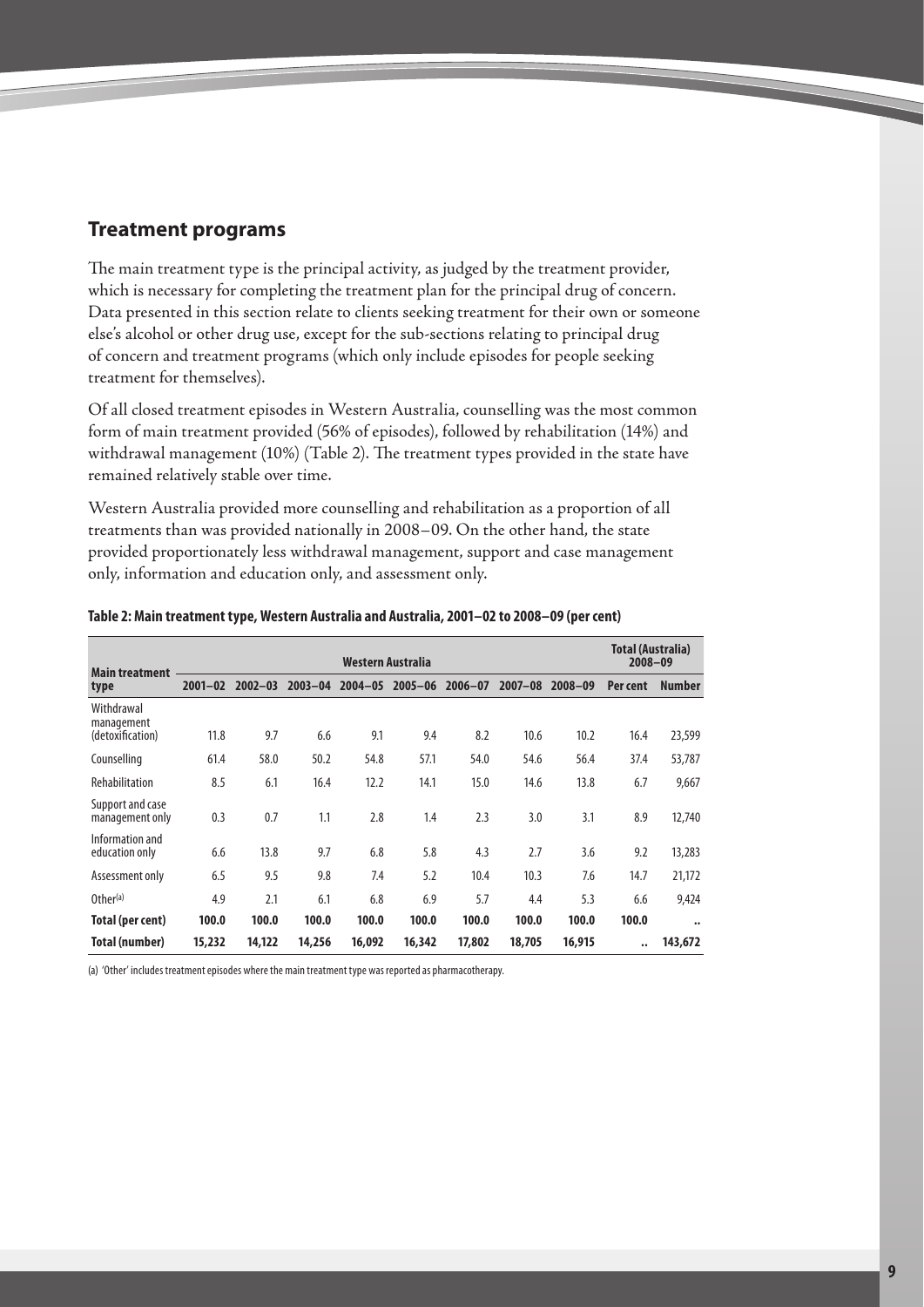#### **Counselling**

Counselling was the most common main treatment type reported in Western Australia in 2008–09, accounting for 56% of closed treatment episodes. Of the 9,539 episodes where counselling was nominated as the main treatment type received, the client, drug and treatment profiles were as follows:

#### *Client profile*

- The majority (87%) of episodes were for clients seeking treatment for their own drug  $11S$ e.
- Over half (62%) of episodes were for male clients.
- The median age of persons receiving treatment was 30 years (males 29 years; females 33 years).
- 26% of episodes involved clients who identified as Aboriginal and Torres Strait Islander people.
- Self-referral was the most common source of referral (33% of episodes), followed by referrals from court diversion programs (18%).

#### *Treatment profile*

- Treatment was most likely to occur in a non-residential treatment facility (84% of episodes).
- About 43% of episodes ended because the treatment was completed. The next most common reason for episodes to end was that the client ceased to participate without notifying the service provider (29% of episodes ended this way).
- The median number of days for a treatment episode was 29.

#### *Principal drug profile*

• Alcohol was the most common principal drug of concern reported (50% of episodes) by people who received counselling for their own drug use, followed by amphetamines (21%) and cannabis (19%).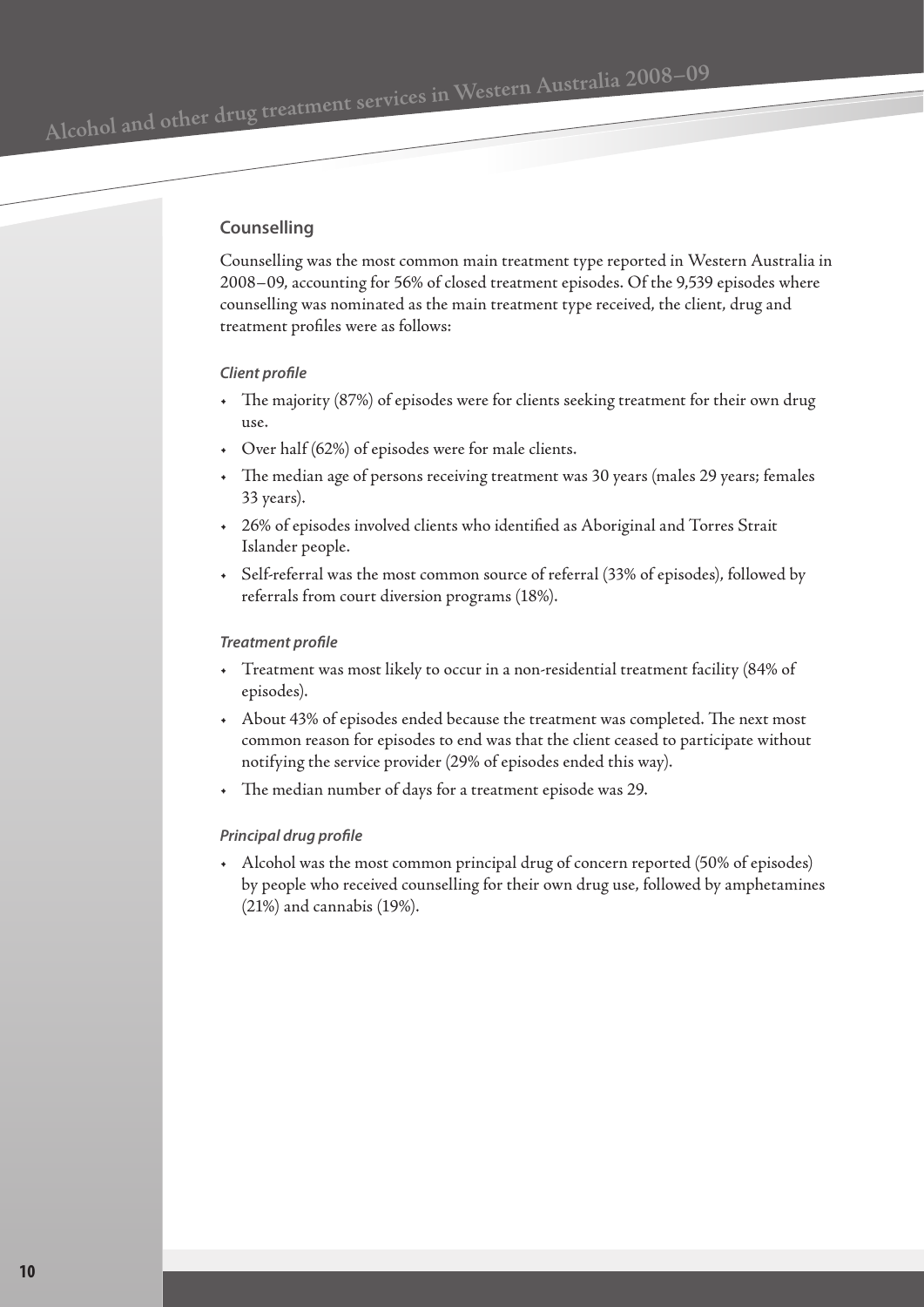# **Rehabilitation**

Rehabilitation was the second most common main treatment type reported in Western Australia in 2008–09, accounting for 14% of closed treatment episodes. Of the 2,326 episodes where rehabilitation was nominated as the main treatment received in 2008–09, the client, drug and treatment profiles were as follows:

# *Client profile*

- All episodes were for clients seeking treatment for their own drug use.
- The majority (71%) of episodes were for male clients.
- The median age of persons receiving treatment was 31 years (males 31 years; females 32 years).
- 11% of episodes involved clients who identified as Aboriginal and Torres Strait Islander people.
- Self-referral was the most common source of referral (42% of episodes), followed by referrals from alcohol and other drug treatment services (19%).

#### *Treatment profile*

- Treatment was most likely to occur in a non-residential treatment facility (48% of episodes), followed by a residential treatment facility (39%).
- Around a third (36%) of episodes ended because the treatment was completed. The next most common reason for ending a treatment episode was that the client ceased to participate without notifying the service provider (26% of episodes ended this way).
- The median number of days for a treatment episode was 35.

# *Principal drug profile*

• Alcohol was the most common principal drug of concern reported (50% of episodes), followed by amphetamines (27%) and cannabis (11%).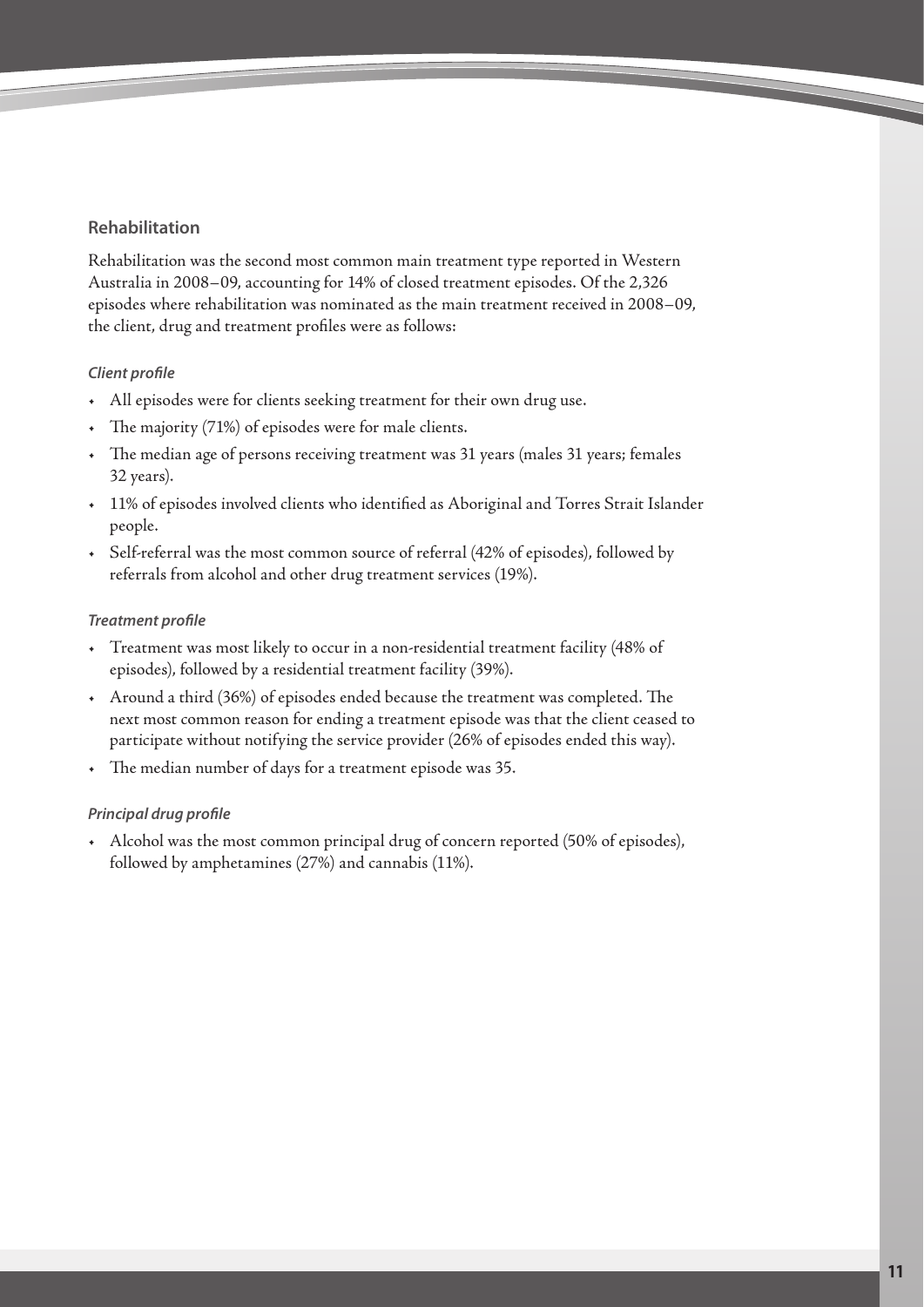#### **Withdrawal management (detoxification)**

Withdrawal management was the third most common main treatment provided in Western Australia, accounting for 10% of closed treatment episodes in 2008–09. Of the 1,731 episodes where withdrawal management was nominated as the main treatment type received in 2008–09, the client, drug and treatment profiles were as follows:

#### *Client profile*

- Due to the nature of withdrawal management, all episodes were for clients seeking treatment for their own drug use.
- The majority (62%) of episodes were for male clients.
- The median age of persons receiving treatment was 34 years (for both males and females).
- 9% of episodes involved clients who identified as Aboriginal and Torres Strait Islander people.
- Self-referral was the most common source of referral (46%) of episodes, followed by referrals from alcohol and other drug treatment services (21%).

#### *Treatment profile*

- Treatment was most likely to occur in a non-residential treatment facility (45% of episodes), followed by a residential treatment facility (38%).
- 43% of episodes ended because the treatment was completed, while another 41% ended because the client ceased to participate without notice.
- The median number of days for a treatment episode was 8.

#### *Principal drug profile*

• Alcohol was the most common principal drug of concern reported (42%) by people who received withdrawal management, followed by heroin (23%) and amphetamines (12%).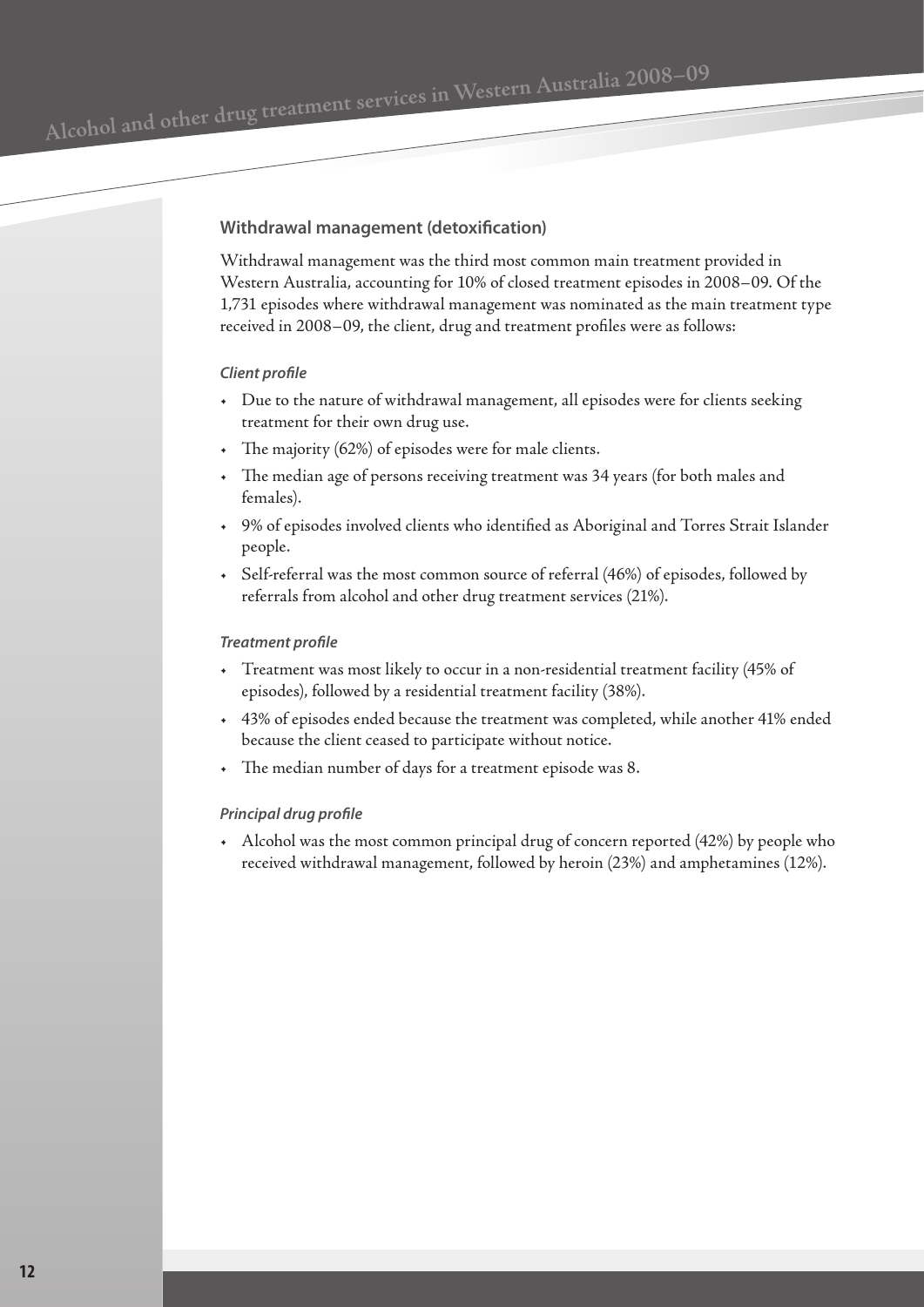# <span id="page-12-0"></span>**Symbols**

- nil or rounded to zero
- not applicable

# **How to find out more**

If you would like more detailed data about Western Australia's alcohol and other treatment services please contact the AIHW to discuss your needs. The document *Alcohol and other drug treatment services NMDS Specifications 2010–11* outlines the process to be followed for unpublished data requests. This document is available from the AIHW web site at <http://www.aihw.gov.au/publications/index.cfm/title/11461>.

# **Reference**

Australian Institute of Health and Welfare 2010. Alcohol and other drug treatment services in Australia 2008–09: report on the National Minimum Data Set. Drug treatment series no. 10. Cat. no. HSE 92. Canberra: AIHW.